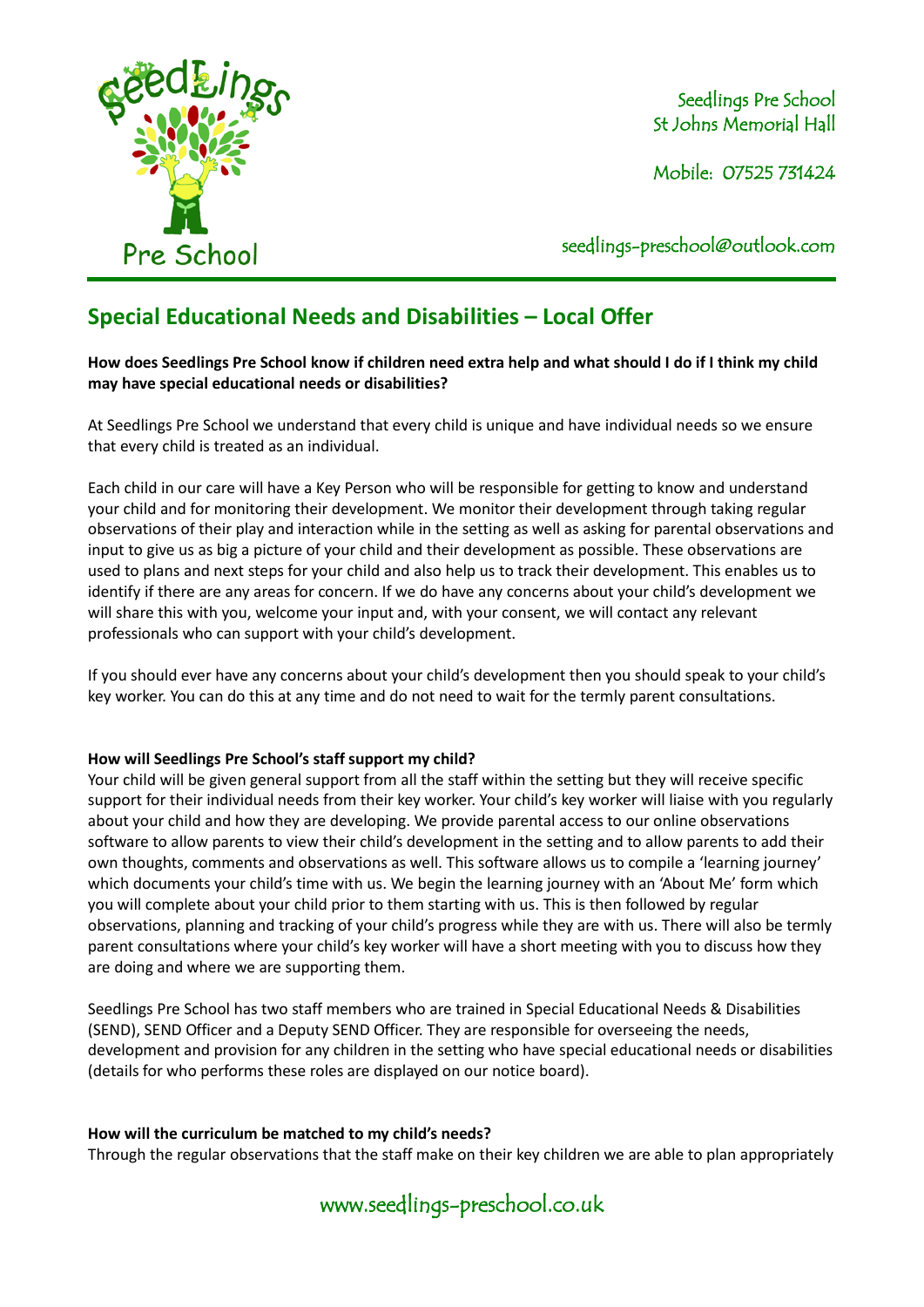

Mobile: 07525 731424

seedlings[-preschool@outlook.com](mailto:preschool@outlook.com)

for their individual needs. We will provide activities tailored for them to engage in and gain benefit from and provide appropriate equipment where possible to enable them to fulfil their needs and participation within the setting.

## **How will both you and I know how my child is doing and how will you help me to support my child's learning?**

We strive to maintain a strong flow of two-way communication between ourselves and the children's parents. Staff are always on hand on a daily basis at the start and end of each session for parents to liaise with. We also encourage parents to contact us using other methods of communication should they ever wish to discuss something with any of the staff.

We also provide for termly parent consultations where you can meet with your child's key worker to discuss more fully how they your child is developing. We do not hold parent consultations on a specific date, it is up to the parent to ask their key worker for a consultation and together they will arrange a suitable date and time. Parents will be reminded that they can do this in our termly newsletters.

We provide an online learning journey which the parents can access whenever they wish to so they can keep up to date with their child's development and the next steps that we are working towards with them. The software also allows parents to make their own observations on their child's development as well as allowing them to make comments on the observations we have made.

Parents are also provided with our topic session planning so that they are aware of the activities and support that we are focusing on within the pre school sessions.

## **What support will there be for my child's overall well being?**

Before your child starts with us we will offer them 'settling in' sessions. These give you an opportunity to come to the pre school with your child and take the time to help them feel comfortable and familiar with the setting, the staff and the other children before they start attending on their own. This also gives you the chance to meet your child's key worker and discuss any important information you would like us to know about your child to help them feel happy, safe and secure in our setting.

We have a number of policies and procedures that ensure we maintain good care for the children, these include care routines for: snack, toileting, nappy changing, administering of medication (once the appropriate consent forms have been completed).

We maintain a high level of safety within the setting. Children are always signed in and out of the setting and they are only allowed to go home with someone who has been authorised to collect them. We keep a record of authorised persons to collect and also operate an ID and password system to ensure the child is going home with the appropriate person. Parents are required to notify us if someone new will be collecting their child and this person must show ID and be able to give the child's password.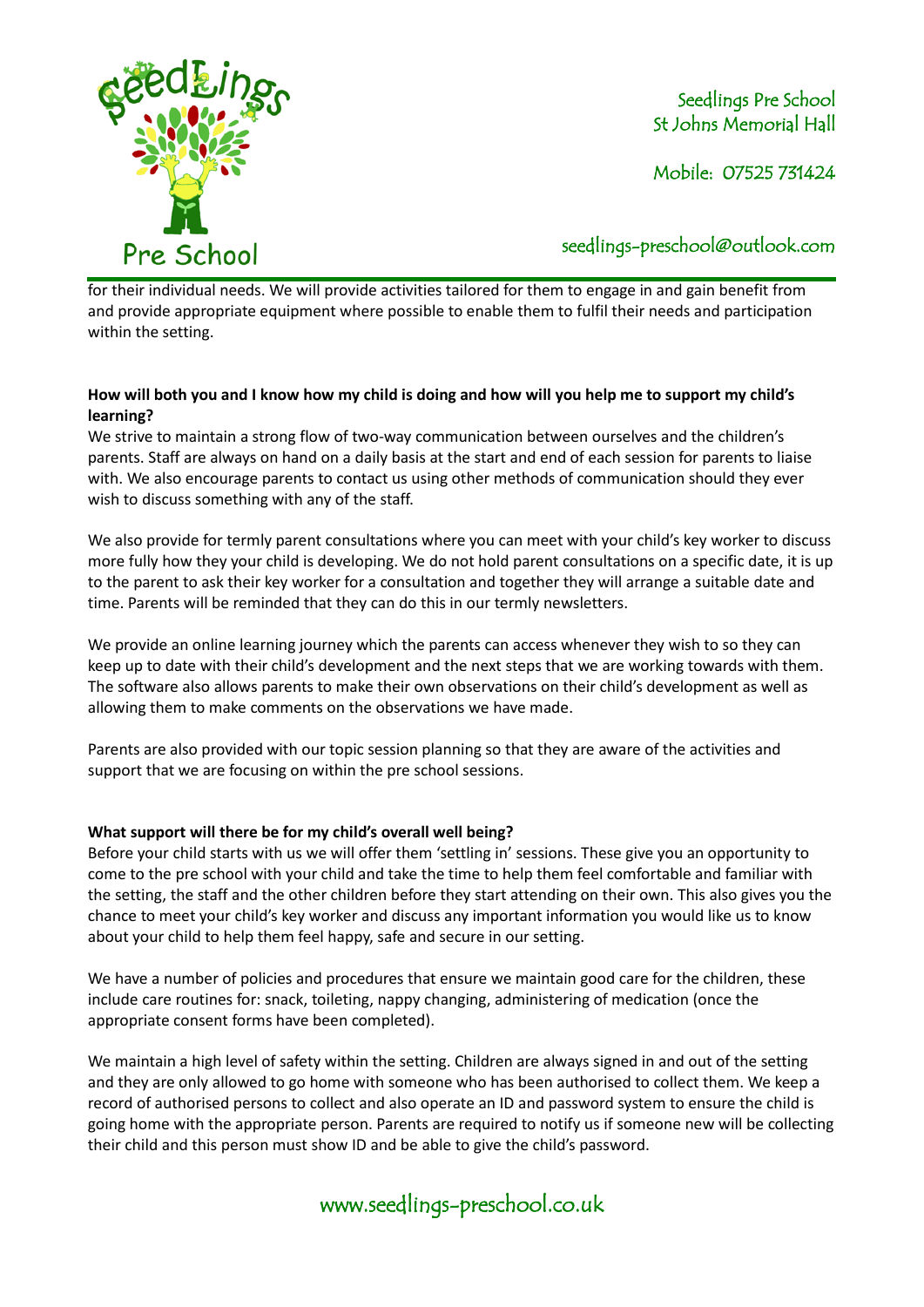

Mobile: 07525 731424

seedlings[-preschool@outlook.com](mailto:preschool@outlook.com)

We undertake regular risk assessments of our setting, any outings and specific activities and also carry out regular equipment checks to ensure it is clean and safe to use.

In the setting we have Golden Rules. These promote positive behaviour, care and respect for other and for our environment. We talk about the Golden Rules with the children at the start of every session. We have a positive approach to behaviour management and work with your child to help them learn and understand about their feelings and behaviour. If we have any concerns about your child's behaviour we will discuss these with you to ensure we manage it consistently and also to help us identify if there is a cause behind the behaviour.

#### **What specialist services and expertise are available at or accessed by Seedlings Pre School?**

At Seedlings Pre School we maintain good communication with other agencies who can support us in providing your child with the best level of care for their needs. Outside agencies such as occupational therapists, Speech and Language therapists etc are welcome and encouraged to attend the setting if a child has an identified need and your child's key worker will work closely with them.

We also work with Surrey Early Years who support us if a child is identified as potentially having a need for specialist care. We will arrange with them to ensure the correct person comes out to observe and support the child and enable us to follow the correct pathways to give the child any specialist support that may be required. Surrey Early Years will also help us to access any specialist funding that we may need to give a child additional support.

Where possible we will endeavour to send our staff on training opportunities in specialist areas such as Makaton, Autisitc Spectrum Disorders, Speech and Language Development etc.

#### **What training are the staff supporting children with SEND had or are having?**

We have two staff members designated to the role of supporting SEND. They have both attended the Surrey Early Years training in SEND and also attend regular forums to keep up to date on current practice and legislation.

We are continually seeking training opportunities to enable us to support the children within our setting. Staff have already had training in:

- SEND role
- Makaton
- Behaviour management
- Planning and Observations

Upcoming training:

Autistic Spectrum Disorder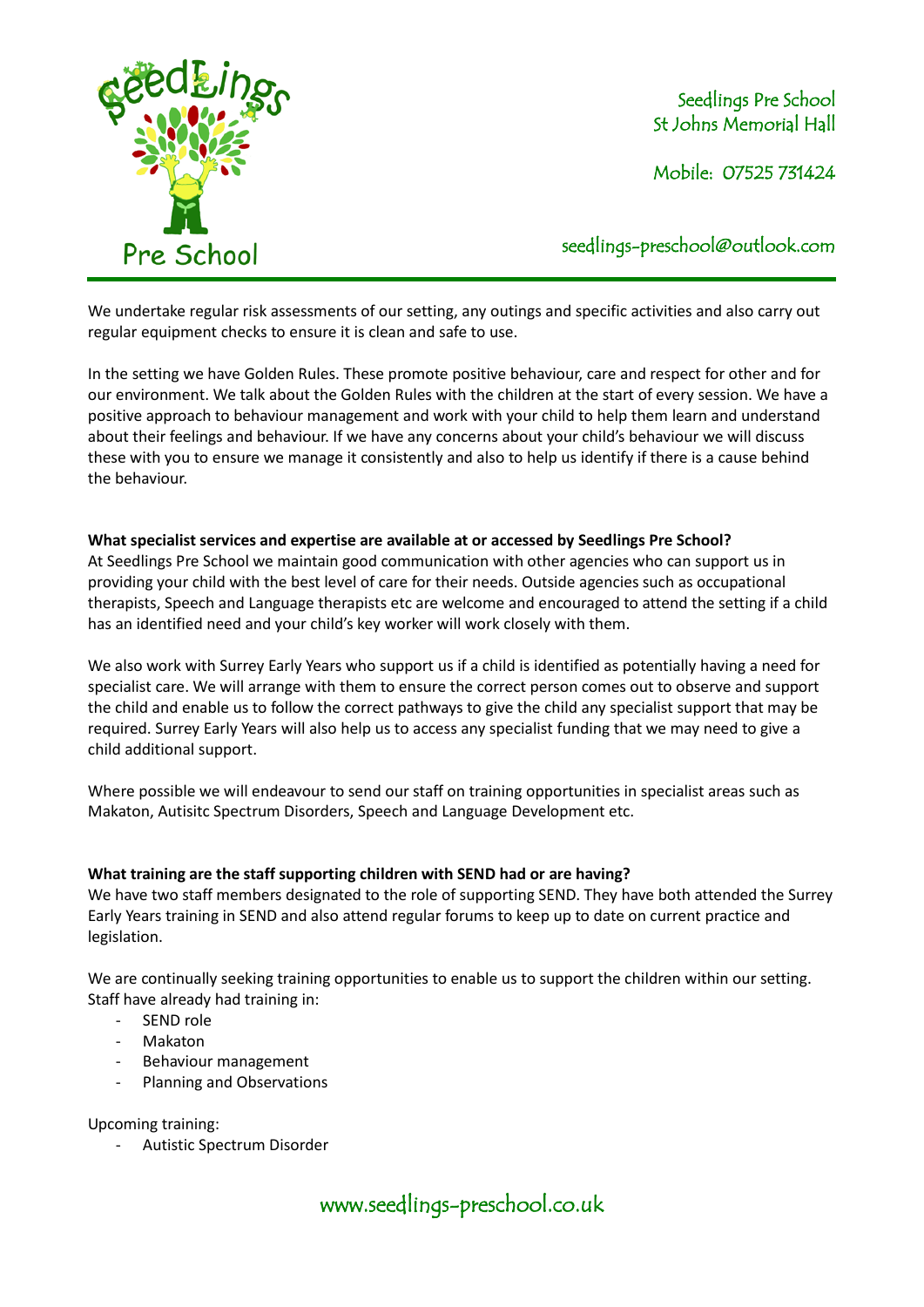

Mobile: 07525 731424

seedlings[-preschool@outlook.com](mailto:preschool@outlook.com)

- Speech and Language

Motor skills

**How will my child be included in activities outside Seedlings Pre School, including trips?**

# **How accessible is Seedlings Pre School?**

Our setting is fully accessible for wheelchair users, including a disabled toilet. We secure specialist equipment where we can and will apply for additional funding to support us in this if necessary.

We have a visual timetable for the children. For parents who have English as an additional language we are happy to talk through any information/documents with them to ensure the understand them. If possible we may use a translation software to support them. If a child has English as an additional language then we encourage the parents to provide us with a list of words that are significant/important to them so that we can help the child to learn and understand the words in English as well as their native language.

## **How will Seedlings Pre School prepare and support my child to join the pre school or transfer to a new setting or school?**

Before your child starts with us we will offer them 'settling in' sessions. These give you an opportunity to come to the pre school with your child and take the time to help them feel comfortable and familiar with the setting, the staff and the other children before they start attending on their own. This also gives you the chance to meet your child's key worker and discuss any important information you would like us to know about your child to help them feel happy, safe and secure in our setting. Your child's key worker will also develop a settling in routine to reflect your child's needs and to enable the parents and other staff to know the best way they can support your child.

If a child attends more than one setting then we will liaise, with your permission, with the other setting to share next steps and understanding of your child's development to help provide a consistent approach for your child.

If you child is due to move to a new setting then we are happy to liaise with the new setting to provide them with information about your child's development to aid the new setting in helping your child to settle in.

When your child is due to start school we will have a term focusing on the transition and how it will affect your child. This focus will include the following:

- Visits from your child's school
- Provision of your child's new uniform in the role play area so they can get familiar with it and practice putting it on and off ready for PE lessons
- School theme in the role play area including practicing using things such as book bags and lunch boxes.